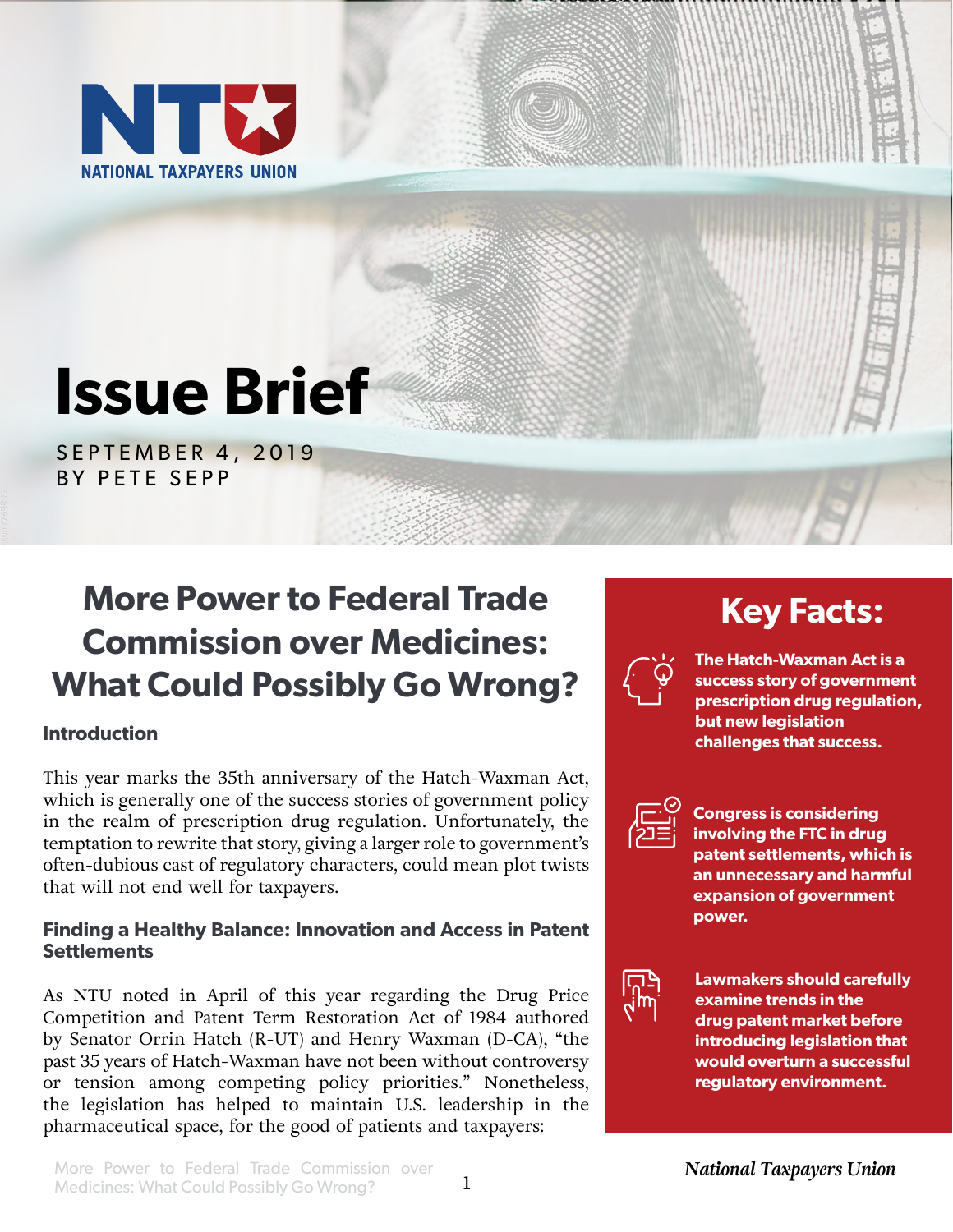Costly innovator drugs have been shown to reduce other expenses in government health programs over the long term, such as surgeries or long hospital stays. On the other hand, generics deliver massive savings over the nearer term to those same programs as well. No other country in the world can boast of such a successful policy environment that both encourages discoveries to reach patients (nearly 90 percent of newly launched drugs worldwide are available here) and controls costs (over 90 percent of prescriptions written in the U.S. are for generics). And the Hatch-Waxman law has had a great deal to do with this success.<sup>1</sup>

One key element of contention arising from Hatch-Waxman is the law's provisions granting extended patent lives to businesses that develop lifesaving cures, while also creating an "Abbreviated New Drug Application" (ANDA) process for generic firms to formulate and bring to market subsequent bioequivalents of those cures. ANDA applications automatically trigger a technical proceeding that can result in patent litigation between the "brand" firm and the generic company.<sup>2</sup> A majority of these proceedings tend to be settled instead, on terms that are patiently negotiated by the two parties to the suit.

For the most part, settlements tend to reflect the pro-taxpayer balance of the Hatch-Waxman law. In past years, legal settlements have in certain cases specified compensation to the generic firm for providing the original manufacturer more time to keep marketing a drug exclusively under its brand name. Still, previous government research has shown that close to 90 percent of cases don't involve such compensation.<sup>3</sup>

In numerous instances, however, settlements can actually *hasten* the arrival of cost-saving generics to Americans. According to an annual analysis from Lex Machina, the majority of ANDA-triggered cases residing in the Delaware and New Jersey districts (the top two ANDA-related venues) took more than four years to reach termination.4 This can be an eternity for patients in need, or for government health program administrators working to keep their budgets under control for the coming fiscal year.

Predictably, the costs of litigation, even if settled prior to termination, can be massive too. One study of generic vs. brand patent challenges from Morgan Stanley Equity Research put the average expense per suit at roughly \$10 million.5 Citing data from the American Intellectual Property Law Association, Federal Circuit Court of Appeals Judge Kimberly Moore wrote in a 2011 decision that "[p]atent litigations are among the longest, most time-consuming types of civil actions. … Moreover, the costs of patent litigation are enormous with an average patent case costing upwards of \$3 million for each side."6

Thus, by avoiding protracted, expensive litigation and introducing date-certain marketing paths, everyone *can* win.7 But that doesn't mean they will. Enter Congress and the Federal Trade Commission (FTC), with an assist from state public officials.

<https://www.biopharmadive.com/news/lilly-pfizer-sanofi-lead-in-patent-litigation-report-says/522748/>.

5 See Herman, Michael R. "The Stay Dilemma: Examining Brand and Generic Incentives for Delaying the Resolution of Pharmaceutical Patent Litigation." Columbia Law Review, December 1, 2011, (citing at Note 41 Goodman, M., Nachman, G. and Chen, L., "Quantifying the Impact from Authorized Generics." Morgan Stanley Equity Research, 2004). [https://papers.ssrn.com/sol3/papers.cfm?abstract\\_id=2008768](https://papers.ssrn.com/sol3/papers.cfm?abstract_id=2008768).

<sup>1</sup> Sepp, Pete. "Hatch-Waxman Drug Patent Law Meets Middle Age – And Taxpayers Can Celebrate." National Taxpayers Union, April 1, 2019. [https://www.ntu.org/publications/detail/hatch-waxman-drug-patent-law-meets-middle-age-and-taxpayers-can-celebrate](https://www.ntu.org/publications/detail/hatch-waxman-drug-patent-law-meets-middle-age-and-taxpayers-).

<sup>2</sup> For background on Hatch-Waxman and the ANDA process, see Congressional Research Service (2016). "The Hatch-Waxman Act: A Primer" (R44643), [https://www.everycrsreport.com/reports/R44643.html#\\_Toc463343290](https://www.everycrsreport.com/reports/R44643.html#_Toc463343290).

<sup>3</sup> Federal Trade Commission (2017). "Agreements Filed With the Federal Trade Commission Under the Medicare Prescription Drug, Improvement, and Modernization Act of 2003: Overview of Agreements Filed in Fiscal Year 2015: A Report By the Bureau of Competition." [https://www.ftc.gov/](https://www.ftc.gov/reports/agreements-filed-federal-trade-commission-under-medicare-prescription-drug-improvement-9) [reports/agreements-filed-federal-trade-commission-under-medicare-prescription-drug-improvement-9](https://www.ftc.gov/reports/agreements-filed-federal-trade-commission-under-medicare-prescription-drug-improvement-9).

<sup>4</sup> Cited in LaMotta, Lisa. " Lilly, Pfizer, Sanofi Lead in Patent Litigation, Report Says." BioPharma Dive, May 3, 2018,

<sup>6</sup> See *Ohio Willow Wood Co. v. Thermo-Ply, Inc.*, 629 F.3d 1374, 1376–77 (Fed. Cir. 2011) (Moore, K., concurring). Retrieved from: [https://www.courtlis](https://www.courtlistener.com/opinion/2367411/ohio-willow-wood-co-v-thermo-ply-inc/)[tener.com/opinion/2367411/ohio-willow-wood-co-v-thermo-ply-inc/](https://www.courtlistener.com/opinion/2367411/ohio-willow-wood-co-v-thermo-ply-inc/) (Accessed August 19, 2019).<br>7 A 2009 statement from the generic firm Teva Pharmaceuticals claimed that the patent settlements in which it had been involved up

time totaled "\$128 billion plus in savings to be delivered to the public by removing 138 years of monopoly protection." Whether such results are typical or not today, taxpayer-funded government health programs that pay for prescription drugs would share in any savings. See "Teva Pharmaceuticals Issues Statement in Response to Federal Trade Commission Claims on Patent Settlements," News Release, June 24, 2009, [https://](https://www.businesswire.com/news/home/20090624006003/en/Teva-Pharmaceuticals-Issues-Statement-Response-Federal-Trade) [www.businesswire.com/news/home/20090624006003/en/Teva-Pharmaceuticals-Issues-Statement-Response-Federal-Trade](https://www.businesswire.com/news/home/20090624006003/en/Teva-Pharmaceuticals-Issues-Statement-Response-Federal-Trade).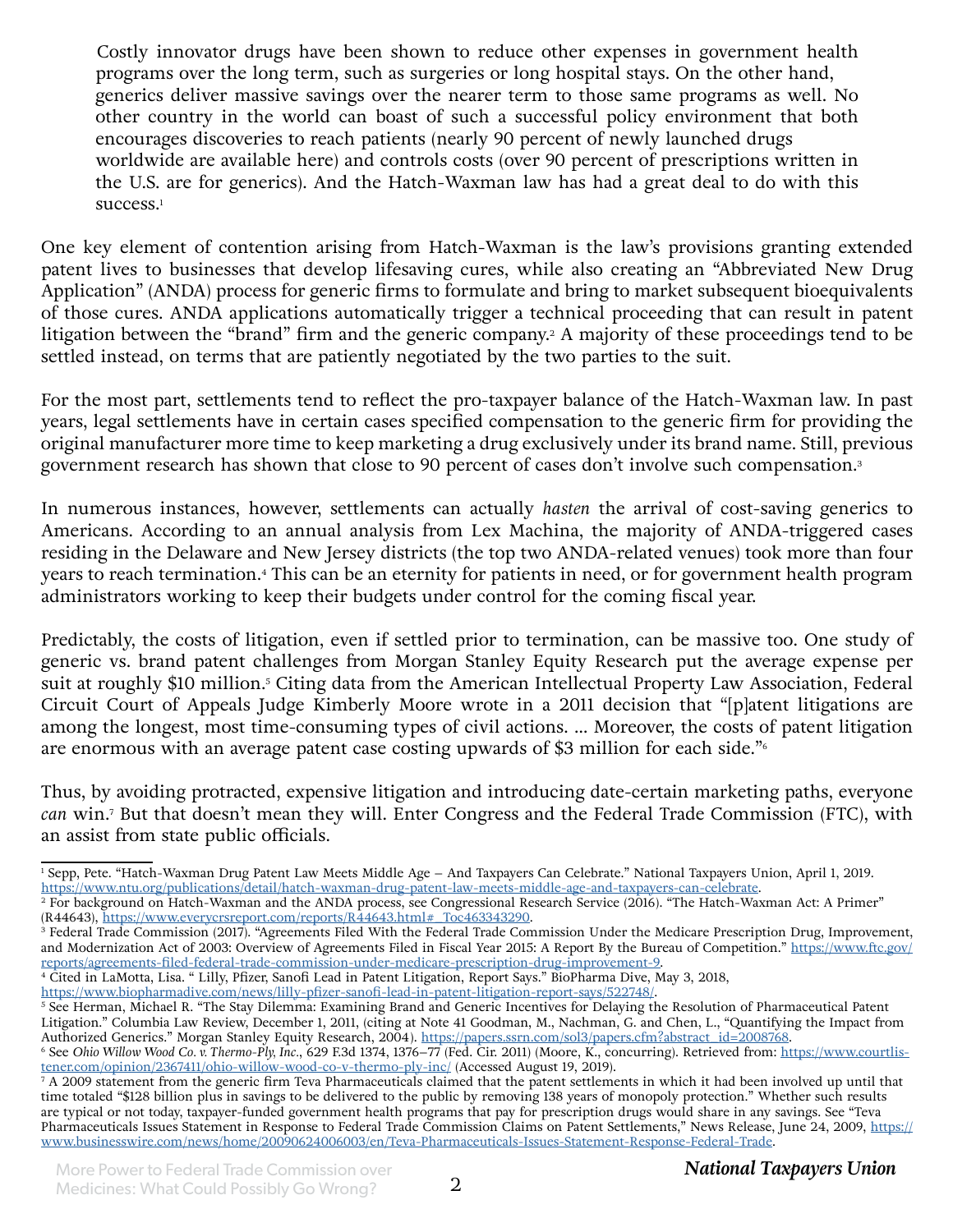## **So Much for Winners: Washington Steps In**

For several years now, some in Washington and state capitals<sup>8</sup> have believed that most ANDA legal settlements are inherently nefarious, involving collusion: brand manufacturers settle their patent infringement claim by offering a "reverse payment" to the generic company so the brand retains its market share.

One "solution" House and Senate lawmakers have offered to what they call "pay for delay": unleash the FTC. In the lower chamber, the House Judiciary and Energy and Commerce Committees cleared a version of a bill (H.R. 1499) called the Protecting Consumer Access to Generic Drugs Act.<sup>9</sup> Originally sponsored by Rep. Bobby Rush (D-IL), this legislation would require the FTC to use all of its broad enforcement mandate to go after reverse-payment and other marketing delay settlements as if they were traditional "unfair or deceptive acts or practices" under Section 5 of the Federal Trade Commission Act. A version of this bill was subsequently folded into a broad package of prescription drug and other health care policy changes that passed the full House largely along party lines.<sup>10</sup>

Because the package containing H.R. 1499 is dead on arrival in the Senate, attention is now focused on a bipartisan bill in the upper chamber sponsored by Sen. Amy Klobuchar (D-MN). The Preserve Access to Affordable Generics and Biosimilars Act (S. 64), supported by Sen. Chuck Grassley (R-IA) as well, takes a somewhat different approach than the Rush bill.<sup>11</sup> It provides that "[t]he Commission may initiate a proceeding to enforce the provisions of this section against the parties to any agreement resolving or settling, on a final or interim basis, a patent infringement claim, in connection with the sale of a drug product or biological product." Unfortunately, the seemingly less harsh approach - permitting instead of requiring FTC to take action - is not much more encouraging.

This proverbial license to fish from Congress would also give the regulatory agency a much deeper pond in which to drop its hooks. The legislation stipulates that "an agreement shall be presumed to have anticompetitive effects and shall be a violation" of the new act if the settlement involves anything of value being given to the generic firm (the ANDA filer) or any concession to delay the market entry process for the generic drug, with a few limited exceptions. Potentially, and quite ironically, even regulatory waivers to permit generic entry into a market could be considered a thing of value.

And in a twist that will undermine any kind of certainty that the parties might believe to be ironclad, under S. 64 the FTC would have a six-year "shot clock" to review a settlement after those parties file their notice of agreement.12

## **Reason over Presumption: Silver Lining in Cloudy Court Ruling**

The FTC's own data strongly suggest that giving federal regulators a new, expansive role over drug patent settlements is becoming even less justified over time. In 2013, the U.S. Supreme Court ruled 5-3 in *FTC v. Actavis* that "presumptive rules" assuming Hatch-Waxman-initiated patent settlements uniformly mean collusion or conspiracy in the restraint of trade could not apply. Presumptive rules, also called the "quick look" antitrust test, are reserved for cases "where 'an observer with even a rudimentary understanding

<sup>8</sup> See, for example, Mahoney, Laura. "California Bill Would Abolish Payments to Delay Generic Drugs." Bloomberg Law, February 22, 2019, <https://news.bloomberglaw.com/pharma-and-life-sciences/california-bill-would-abolish-payments-to-delay-generic-drugs>.

<sup>&</sup>lt;sup>9</sup> See text of bill at <https://www.congress.gov/bill/116th-congress/house-bill/1499/text>.

<sup>&</sup>lt;sup>10</sup> Although H.R. 1499 cleared two Committees with some bipartisan support, the larger package that came to the House floor contained a number of other provisions to which most Republican lawmakers objected. See, for example, Fram, Alan. "Dems Push Bill on Health Care, Drug Prices through House." Associated Press, May 17, 2019, <https://www.apnews.com/46a476c9d01347a3a00483d83b7c2419>.

<sup>&</sup>lt;sup>11</sup> See text of bill at [https://www.congress.gov/bill/116th-congress/senate-bill/64/text?format=xml&q=%7B%22search%22%3A%5B%22S.+64%22%5](https://www.congress.gov/bill/116th-congress/senate-bill/64/text?format=xml&q=%7B%22search%22%3A%5B%22S.+64%22%5D%7D&r=1&s=1) [D%7D&r=1&s=1](https://www.congress.gov/bill/116th-congress/senate-bill/64/text?format=xml&q=%7B%22search%22%3A%5B%22S.+64%22%5D%7D&r=1&s=1).

 $12$  The six-year "shot clock" is also a feature of H.R. 1499. Before it was amended in Committee, H.R. 1499 was also made retroactive to the year 2013. See Kennan, Stephanie. "Pay for Delay Passes House of Representatives for First Time." JDSupra, May 29, 2019, [https://www.jdsupra.com/](https://www.jdsupra.com/legalnews/pay-for-delay-passes-house-of-72606/) [legalnews/pay-for-delay-passes-house-of-72606/.](https://www.jdsupra.com/legalnews/pay-for-delay-passes-house-of-72606/) Had this been enacted into law, it could have resulted in chaos reverberating well outside the pharmaceutical patent litigation space.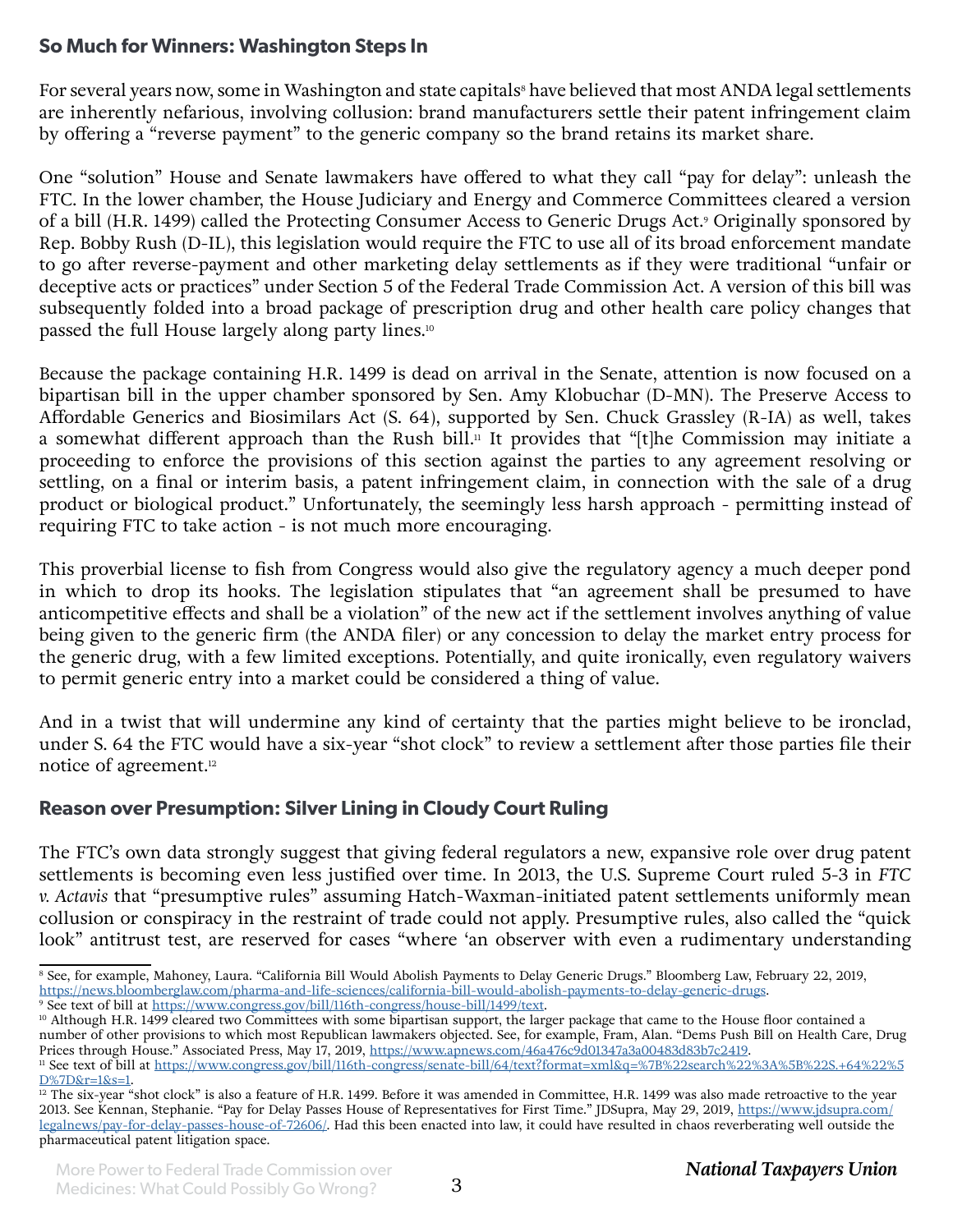of economics could conclude that the arrangements in question would have an anticompetitive effect on customers and markets.'"13

Rather, the Court held, only a "rule of reason" analysis could be employed in evaluating the merits of government attempts to overturn these patent settlements. This means the economic facts surrounding the business, the reason for a particular remedy, the real effect of the restraint, and other specific criteria must be carefully considered.

The ruling was controversial to conservative justices on the Court, who contended in their dissent that generally the concept of patent "carves out an exception to the applicability of antitrust laws," and that expanding even the rule of reason to the realm of drug settlement cases was "without any support in statute." Although this view from the three Justices did not prevail, the majority's argument did have a silver lining: it blocked the FTC from obtaining unchecked, peremptory veto power over good-faith agreements between private parties.14 The Court's decision also sent a plain message to those Members of Congress who suspected that patent settlements were primarily "pay-for-delay" schemes: most need not be viewed this way.

While the broader impact of this decision on antitrust and regulation remains to be seen, its particular effect on pharmaceutical patent settlements seems clearer. An FTC analysis published in 2016 noted that "potentially unlawful reverse payment settlements appear to be declining since *Actavis*."15 Earlier this year, FTC updated its survey, determining that among the 232 settlement agreements made in 2016, just one may have had "pay-for-delay" issues. This is the lowest ratio with "pay-for-delay" in 15 years.<sup>16</sup>

Senator Klobuchar's legislation effectively seeks to overturn the Court's ruling and impose the "presumptive rules" the FTC craved, and in the process ignore all the evidence that *Actavis* has indeed curtailed pay-fordelay. Although the legislation purports to let settling parties off the hook if they "demonstrate by clear and convincing evidence that … the procompetitive benefits of the agreement outweigh the anticompetitive agreements," the deck is still stacked in the government's favor. That's because the legislation also instructs the "fact finder" in any FTC proceeding not to presume an agreement is procompetitive even if it hastens market entry of a generic *before* the brand's patent expires.

#### **FTC and Settlements: From Policeman to Nanny**

The most important point that could get lost in all of this legerdemain is how the bill would alter the relationship between the public and private sectors in pharmaceutical R&D and delivery to patients in a detrimental way that should be all too familiar for limited government advocates. Under presumptive rules, the FTC's role would be transformed from one of a policeman to that of a gatekeeper – or worse, a nanny.

This is precisely the phenomenon NTU has witnessed and warned about before. In 2015, an NTU Policy Paper entitled "FTC: A Three-Letter Word for 'Nanny?'" explored the history of FTC's harmful interference in the development of innovative products and services as well as the availability of everyday items Americans take for granted.<sup>17</sup> From its creation in 1914, the FTC was given a vague, expansive mandate,

<sup>&</sup>lt;sup>13</sup> FTC v. Actavis, Inc., 570 U.S. 136, 170, 133 S. Ct. 2223, 2243-44, 186 L. Ed. 2d 343 (2013) (Roberts, C.J., dissenting). Retrieved from: [https://su](https://supreme.justia.com/cases/federal/us/570/12-416/)[preme.justia.com/cases/federal/us/570/12-416/](https://supreme.justia.com/cases/federal/us/570/12-416/) (Accessed August 19, 2019).

<sup>&</sup>lt;sup>14</sup> The Court demurred on the question of providing more concrete guidance on how future settlements could best pass the "rule of reason" test, mostly leaving the matters to lower courts. This was a missed opportunity to introduce more certainty and stability into settlements as well as drawing clearer lines against unfair "pay-for-delay" schemes.

<sup>&</sup>lt;sup>15</sup> Towey, Jamie and Albert, Brad. "Is FTC v. Actavis Causing Pharma Companies to Change Their Behavior?" Federal Trade Commission, January 13, 2016, <https://www.ftc.gov/news-events/blogs/competition-matters/2016/01/ftc-v-actavis-causing-pharma-companies-change-their>.

<sup>&</sup>lt;sup>16</sup> "FTC Staff Issues FY 2016 Report on Branded Drug Firms' Patent Settlements with Generic Competitors." Federal Trade Commission, News Release, May 23, 2019, <https://www.ftc.gov/news-events/press-releases/2019/05/ftc-staff-issues-fy-2016-report-branded-drug-firms-patent>. <sup>17</sup> See Sepp, Pete. "FTC: A Three-Letter Way to Spell 'Nanny'?". National Taxpayers Union, June 3, 2015, [https://www.ntu.org/publications/detail/](https://www.ntu.org/publications/detail/ftc-a-three-letter-way-to-spell-nanny) [ftc-a-three-letter-way-to-spell-nanny](https://www.ntu.org/publications/detail/ftc-a-three-letter-way-to-spell-nanny).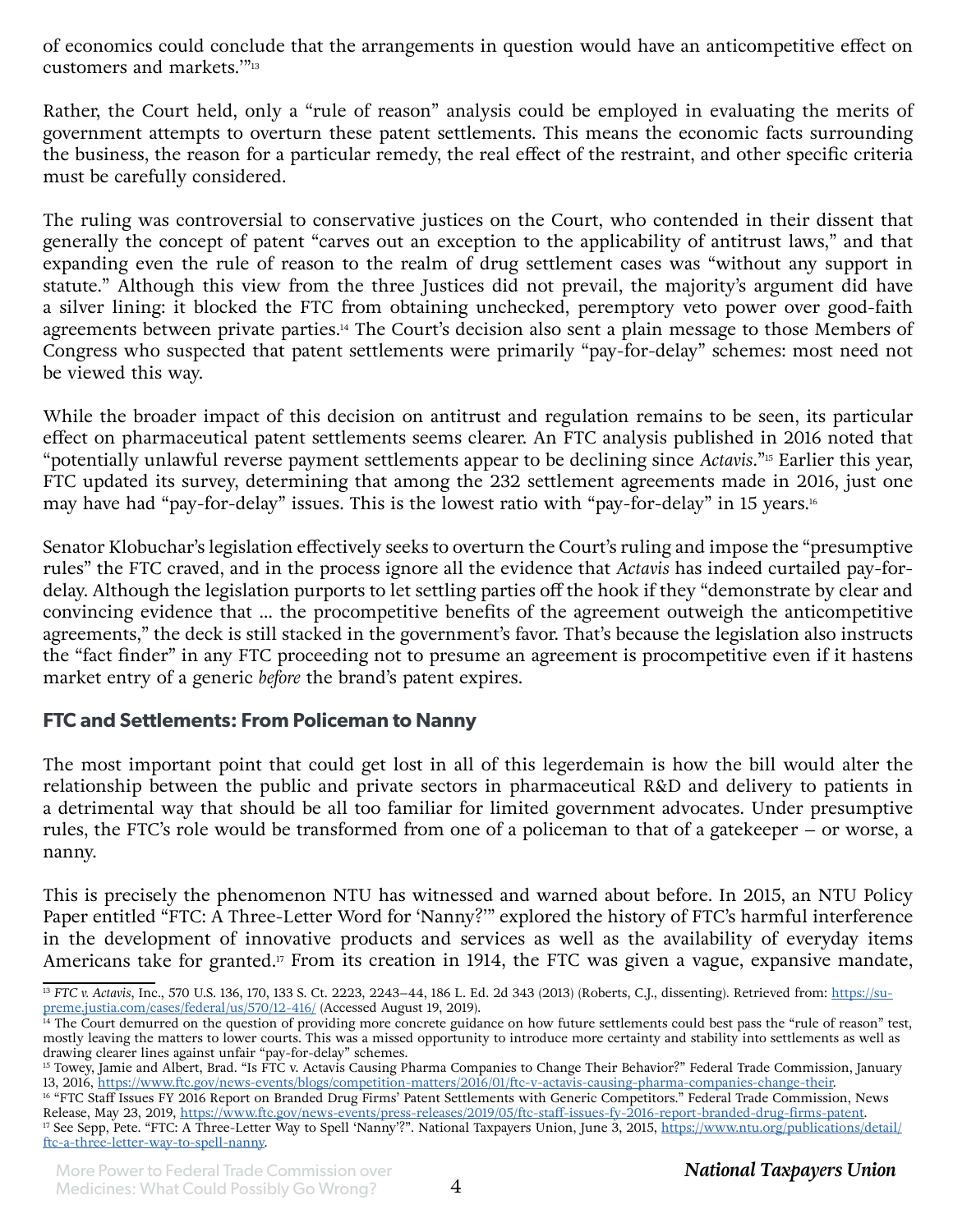accumulating powers from courts, Congress, and other agencies over the subsequent 65 years to the point where it was nearly defunded out of fears it had become unmanageable. It was during the 1970s that the *Washington Post*'s editorial board, of all entities, called FTC's campaign to ban or restrict certain ads for sugary foods on children's TV programs "a preposterous intervention that would turn the agency into a great national nanny."18

The proposal was withdrawn, but the same tensions – and potential for harm – exist at FTC today. The NTU paper identified several characteristics typical of agencies that pose the biggest threats to taxpayers and the economy, among them:

• Vast powers to enforce vague laws whose interpretation is in flux: Like the IRS and tax laws, the FTC can find virtually any justification for pursuing businesses under Section 5 of the Federal Trade Commission Act, which applies to "unfair or deceptive acts or practices" relating to consumers as well as competitors;

• Heavy-handed tactics designed to garner headlines and create fear among citizens or businesses;

• A fear or aversion to change and innovation in the private sector, and a poor capacity to embrace such change in its own institutional practices; and

• Intrusive methods of investigation that impose the burden of proof on the accused, who are often innocent of any wrongdoing.

The latter characteristic, in particular, is what the Klobuchar legislation would encourage. Generic and brand companies would no longer have confidence or assurance that their settlements would at least receive a fair review under a "rule of reason" analysis. Instead, their negotiations would proceed almost as if they were under a supposition of guilt, and a nearly impossible-to-meet standard of proof that would deter such negotiations from advancing in the first place.

Granting FTC the flexibility to launch investigations under cover of a presumptive rule likewise puts the agency in the driver's seat of many more interactions among private parties than the rule of reason. As NTU's paper explained, a tendency of FTC in certain policy areas has been to intimidate small and large businesses through investigations and extract concessions through consent decrees requiring draconian regulatory supervision. Under the Klobuchar bill, such a tool could very well be wielded with more frequency against brand and generic companies found to be in "unfair" "collusion," ironically delaying to a *greater* degree the cost savings patients and taxpayers might have been able to obtain under privately negotiated settlement.

According to New York University Law Professor (and Senior Circuit Judge) Douglas Ginsburg and Joshua Wright (writing at the time as a Professor at George Mason University), this "shift toward a more bureaucratic and less litigation-oriented regime" can have many adverse impacts. Among these is the motivation the government has to "settle upon terms that serve its bureaucratic interests," whether that means expanding its mission, rewarding political allies, or "accumulating power over the regulated community."<sup>19</sup>

Antitrust policy experts have often explained reasonable versus excessive FTC regulation of the tech sector as the difference between "permissionless innovation" and "mother, may I?"

<sup>&</sup>lt;sup>18</sup> "The Post's Sweet Talk, Circa 1978." Washington Post Archives, Posted May 19, 2008. Rerieved from: [http://www.washingtonpost.com/wp-dyn/](http://www.washingtonpost.com/wp-dyn/content/article/2008/05/18/AR2008051802379.html) [content/article/2008/05/18/AR2008051802379.html](http://www.washingtonpost.com/wp-dyn/content/article/2008/05/18/AR2008051802379.html) (Accessed August 19, 2019.

<sup>19</sup> See Wright, Joshua D. and Ginsburg, Douglas H. "Antitrust Settlements: The Culture of Consent." Appearing in "William E. Kovacic: An Antitrust Tribute – Liber Amicorum (Vol. I)," February 27, 2013, [http://papers.ssrn.com/sol3/papers.cfm?abstract\\_id=2225894](http://papers.ssrn.com/sol3/papers.cfm?abstract_id=2225894).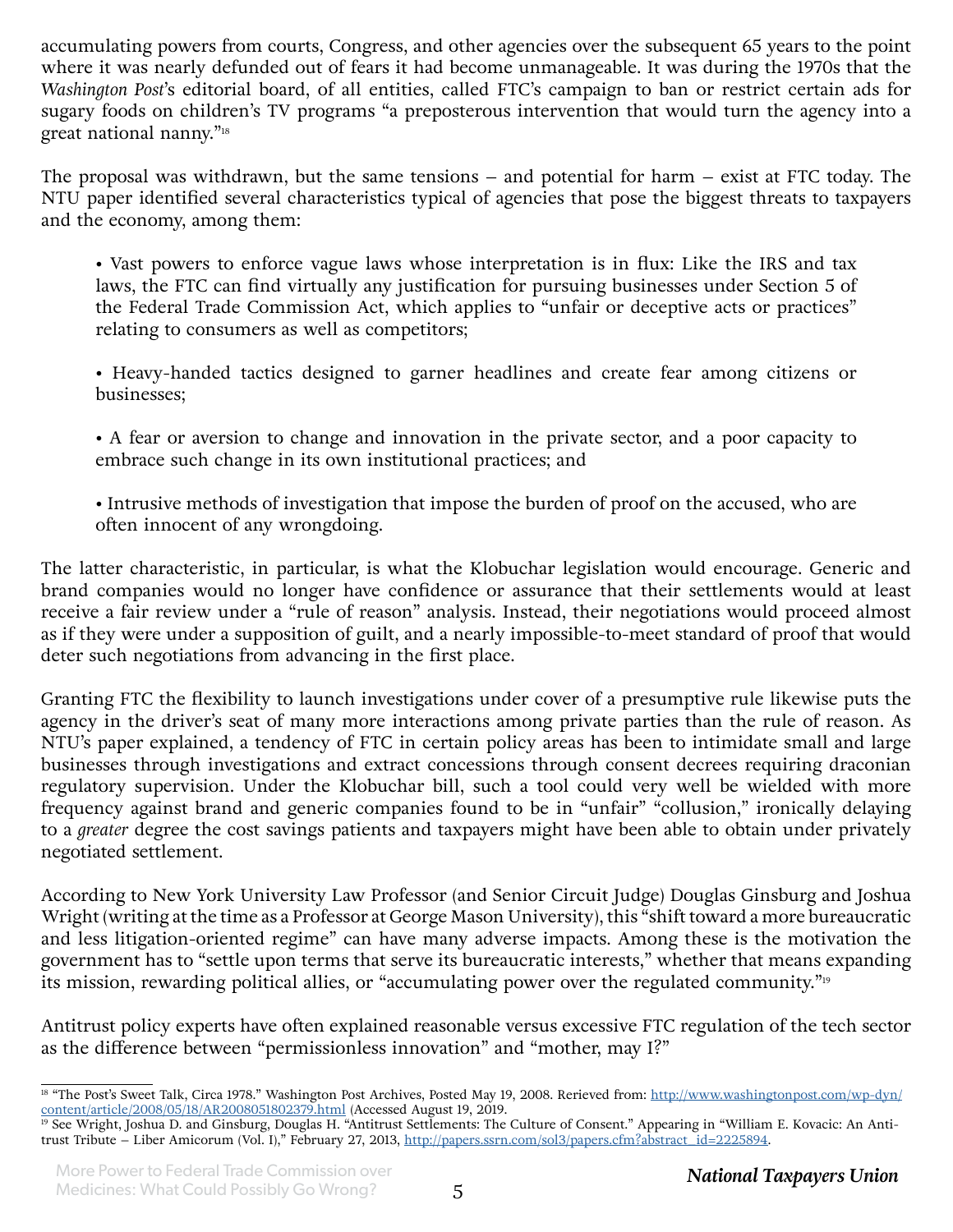Pharmaceutical innovation is hardly "permissionless," even today. Innovator drugs and generic equivalents developed by private companies occur under a massive burden of government safety and effectiveness regulations, as well as supervised trials and other approval processes, before any of these products ever reach patients' hands.<sup>20</sup>

Like the balance between access and affordability established in Hatch-Waxman, the balance between private parties and the government in patent settlements is imperfect but functioning fairly well. Giving FTC an even bigger role than it already has in this process would be a mistake, and could lead to unintended consequences: more protracted, costly litigation, more delays in getting generics to market, less certainty for private actors in the pharmaceutical development sector, less focus on getting products to patients that improve lives, and ultimately a worse fiscal outlook for taxpayer-funded health programs.

Well before he retired from the federal bench, Judge Richard Posner, a renowned antitrust skeptic, wrote that when "there is nothing suspicious about the circumstances of a patent settlement, then to prevent a cloud from being cast over the settlement process a third party should not be permitted to haul the parties to settlement over the hot coals of antitrust litigation." $\overline{21}$  Why, then, would Congress want to raise the temperature of those coals through legislation that would undermine the balance between access and competition that the Hatch-Waxman law has accomplished reasonably well? Just as concerning, why would Congress give the FTC more tools to add coals to the fire?

## **Horror Story or Epic? Congress Has a Choice**

Addressing prescription drug costs is arguably the most prominent health care policy issue being debated in Congress today. One reason is because, unlike many other health services whose costs are actually growing faster, a broader segment of patients more frequently encounters direct out-of-pocket payments at the cash register with prescriptions. Yet, the responses from Washington and many state capitals have too often been counterproductive, involving price controls, importation, "rebates" that are merely taxes in disguise, and generally more government interference in an already-distorted marketplace. S. 64 and bills like it $2$ <sup>22</sup> belong in the counterproductive category as well.

Members of Congress may have valid reasons and good intentions toward recalibrating the patent challenge and settlement process. Both brand and generic parties to these settlements have also weighed in with legitimate concerns about how or whether this process is fair, based on recent experience. Yet the Klobuchar bill is essentially the same type of proposal introduced prior to the *Actavis* decision.<sup>23</sup> At the very least, lawmakers must examine more carefully the latest trends of the settlement process before advancing these bills any further.

Perhaps more critical, before taking another step to grant the FTC or other entities additional authority over *any* area of commerce, Congress must engage more fully on the future direction of antitrust and competition policy in the U.S. For far too long, the agencies enforcing this policy have exercised their statutory latitude and deference in ways that have not served the economy well. The use of consent decrees, "non-law law," and other tactics highlight the need for reform to so-called Section 5 authority, as

[hi-glass-co-v-pentech-pharmaceuticals-inc](https://casetext.com/case/asahi-glass-co-v-pentech-pharmaceuticals-inc) (Accessed August 19, 2019).

<sup>20</sup> For just one example in one area of the pharmaceutical sector, see National Pharmaceutical Council. "Regulatory Barriers Impair Alignment of Biopharmaceutical Price and Value." April 17, 2018, [https://www.npcnow.org/publication/regulatory-barriers-impair-alignment-biopharmaceuti](https://www.npcnow.org/publication/regulatory-barriers-impair-alignment-biopharmaceutical-price-and-value)[cal-price-and-value](https://www.npcnow.org/publication/regulatory-barriers-impair-alignment-biopharmaceutical-price-and-value).

<sup>&</sup>lt;sup>21</sup> See Asahi Glass Co., Ltd. v. Pentech Pharmaceuticals, 289 F. Supp. 2d 986 (N.D. Ill. 2003). Retrieved from: [https://casetext.com/case/asa-](https://casetext.com/case/asahi-glass-co-v-pentech-pharmaceuticals-inc)

 $\frac{22 \text{ A}}{22 \text{ A}}$  nearly identical bipartisan bill to S. 64 has been introduced in the House as H.R. 2375 and was reported out of Committee. See [https://www.](https://www.congress.gov/bill/116th-congress/house-bill/2375/text) [congress.gov/bill/116th-congress/house-bill/2375/text](https://www.congress.gov/bill/116th-congress/house-bill/2375/text).

<sup>&</sup>lt;sup>23</sup> See, for example, S. 369 (111th Congress), [https://www.congress.gov/bill/111th-congress/senate-bill/369?q=%7B%](https://www.congress.gov/bill/111th-congress/senate-bill/369?q=%7B%22search%22%3A%22%5C%22Preserve+Access+to+Affordable+Generics%5C%22%22%7D&s=1&r=8 and S. 27 (112th Congress), https://www.congress.gov/bill/112th-congress/senate-bill/27?q=%7B%22search%22%)-

[<sup>22</sup>search%22%3A%22%5C%22Preserve+Access+to+Affordable+Generics%5C%22%22%7D&s=1&r=8 and S. 27 \(112th Congress\), https://](https://www.congress.gov/bill/111th-congress/senate-bill/369?q=%7B%22search%22%3A%22%5C%22Preserve+Access+to+Affordable+Generics%5C%22%22%7D&s=1&r=8 and S. 27 (112th Congress), https://www.congress.gov/bill/112th-congress/senate-bill/27?q=%7B%22search%22%) [www.congress.gov/bill/112th-congress/senate-bill/27?q=%7B%22search%22%3A%22%5C%22Preserve+Access+to+Affordable+Gener](https://www.congress.gov/bill/111th-congress/senate-bill/369?q=%7B%22search%22%3A%22%5C%22Preserve+Access+to+Affordable+Generics%5C%22%22%7D&s=1&r=8 and S. 27 (112th Congress), https://www.congress.gov/bill/112th-congress/senate-bill/27?q=%7B%22search%22%)[ics%5C%22%22%7D&s=1&r=7](https://www.congress.gov/bill/111th-congress/senate-bill/369?q=%7B%22search%22%3A%22%5C%22Preserve+Access+to+Affordable+Generics%5C%22%22%7D&s=1&r=8 and S. 27 (112th Congress), https://www.congress.gov/bill/112th-congress/senate-bill/27?q=%7B%22search%22%).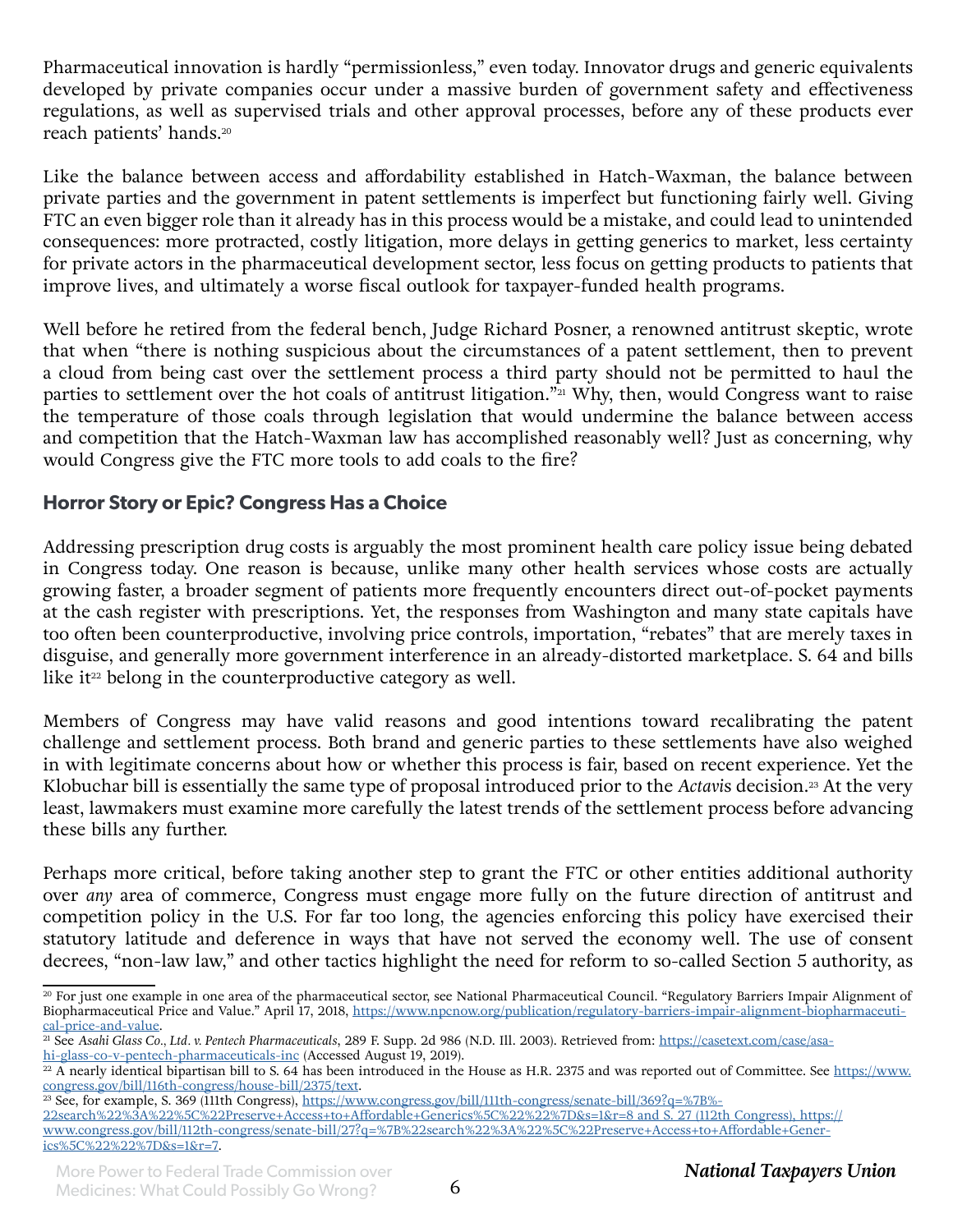well as more safeguards such as a small business advocate's office at FTC.

To its great credit, the current leadership of the FTC has recently been engaging in a fundamental exploration of its current and future roles. Formally entitled "Hearings on Competition and Consumer Protection in the 21<sup>st</sup> Century," this series of 14 gatherings that concluded in the Spring of 2019 invited expert testimony and public comment on virtually every aspect of issues such as mergers, privacy, hightech innovations, consumer education, government enforcement tools, and the practical utility of existing statutes. This trove of material can and should serve as the basis for a parallel effort on Congress's part to evaluate its oversight and legislative role with the Sherman and Clayton antitrust acts, along with its other prerogatives. Too much of Congress's focus in this area has been on hearings designed to afford lawmakers the chance to vent over particular companies' behaviors, rather than more deliberative proceedings about the structures of the laws themselves and the importance of upholding free-market principles.<sup>24</sup>

Be that as it may, policymakers who want to make a helpful difference with pharmaceutical prices should pursue reforms such as better trade agreements that require burden-sharing of drug development costs, improvements to approval and dispensing rules for biosimilars, better oversight of government programs offering drugs to needy patients, and the use of real-time benefits tools in Medicare Part D.

If Americans are to enjoy further success stories in government policy for prescription drugs, the authors of laws and regulations need to recognize the important narratives that have already served taxpayers and patients well. As far as drug patent settlements are concerned, giving government an even bigger byline in future chapters of this policy without careful research would read more like a horror story than an inspiring epic for taxpayers and patients.

#### *About the Author*

*Pete Sepp is the President of National Taxpayers Union.* 

<sup>24</sup> See Federal Trade Commission. (2018-2019). "Hearings on Competition and Consumer Protection in the 21st Century." Retrieved from: [https://](https://www.ftc.gov/policy/hearings-competition-consumer-protection) [www.ftc.gov/policy/hearings-competition-consumer-protection](https://www.ftc.gov/policy/hearings-competition-consumer-protection) (accessed August 19, 2019).



 *2019 National Taxpayers Union 122 C Street NW, Suite 650, Washington, DC 20001 ntu@ntu.org*